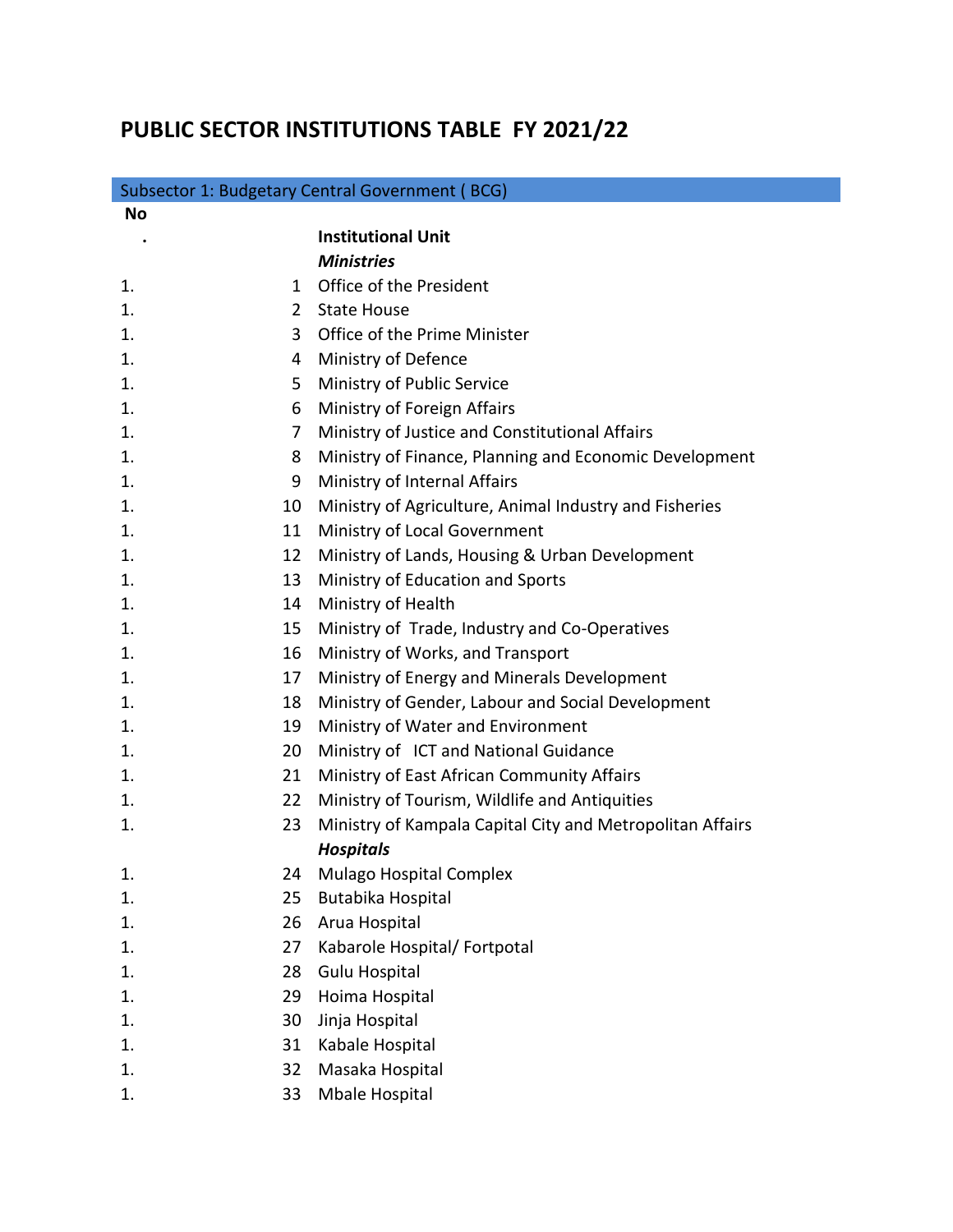| 1. | 34 | Soroti Hospital                                    |
|----|----|----------------------------------------------------|
| 1. | 35 | Lira Hospital                                      |
| 1. | 36 | Mbarara Regional Hospital                          |
| 1. | 37 | Mubende Regional Referral Hospital                 |
| 1. | 38 | Moroto Regional Referral Hospital                  |
| 1. | 39 | Naguru Hospital                                    |
| 1. | 40 | Kiruddu Hospital                                   |
| 1. | 41 | Kawempe Hospital                                   |
| 1. | 42 | Entebbe Regional Referral Hospital                 |
| 1. | 43 | Mulago Specialized Women and Neonatal Hospital     |
| 1. | 44 | Kayunga Referral Hospital                          |
| 1. | 45 | Yumbe Referral Hospital                            |
|    |    | <b>Missions</b>                                    |
| 1. | 46 | Uganda Mission at the United Nations, New York     |
| 1. | 47 | Uganda High Commission in the United Kingdom       |
| 1. | 48 | Uganda High Commission in Canada (Ottawa)          |
| 1. | 49 | Uganda High Commission in India (New Delhi)        |
| 1. | 50 | Uganda High Commission in Egypt (Cairo)            |
| 1. | 51 | Uganda High Commission in Kenya (Nairobi)          |
| 1. | 52 | Uganda High Commission in Tanzania (Dar es Salaam) |
| 1. | 53 | Uganda High Commission in Nigeria (Abuja)          |
| 1. | 54 | Uganda High Commission in South Africa (Pretoria)  |
| 1. | 55 | Uganda Embassy in the United States (Washington)   |
| 1. | 56 | Uganda Embassy in Ethiopia (Addis Ababa)           |
| 1. | 57 | Uganda Embassy in China (Beijing)                  |
| 1. | 58 | Uganda Embassy in Rwanda (Kigali)                  |
| 1. | 59 | Uganda Embassy in Switzerland (Geneva)             |
| 1. | 60 | Uganda Embassy in Japan (Tokyo)                    |
| 1. | 61 | Uganda Embassy in Saudi Arabia (Riyadh)            |
| 1. | 62 | Uganda Embassy in Denmark (Copenhagen)             |
| 1. | 63 | Uganda Embassy in Belgium (Brussels)               |
| 1. | 64 | Uganda Embassy in Italy (Rome)                     |
| 1. | 65 | Uganda Embassy in DRC (Kinshasa)                   |
| 1. | 66 | Uganda Embassy in Sudan (Khartoum)                 |
| 1. | 67 | Uganda Embassy in France (Paris)                   |
| 1. | 68 | Uganda Embassy in Germany (Berlin)                 |
| 1. | 69 | Uganda Embassy in Tehran                           |
| 1. | 70 | Uganda Embassy in Moscow                           |
| 1. | 71 | Uganda Embassy in Canberra                         |
| 1. | 72 | Uganda Embassy in Juba                             |
| 1. | 73 | Uganda Embassy in UAE, Dubai                       |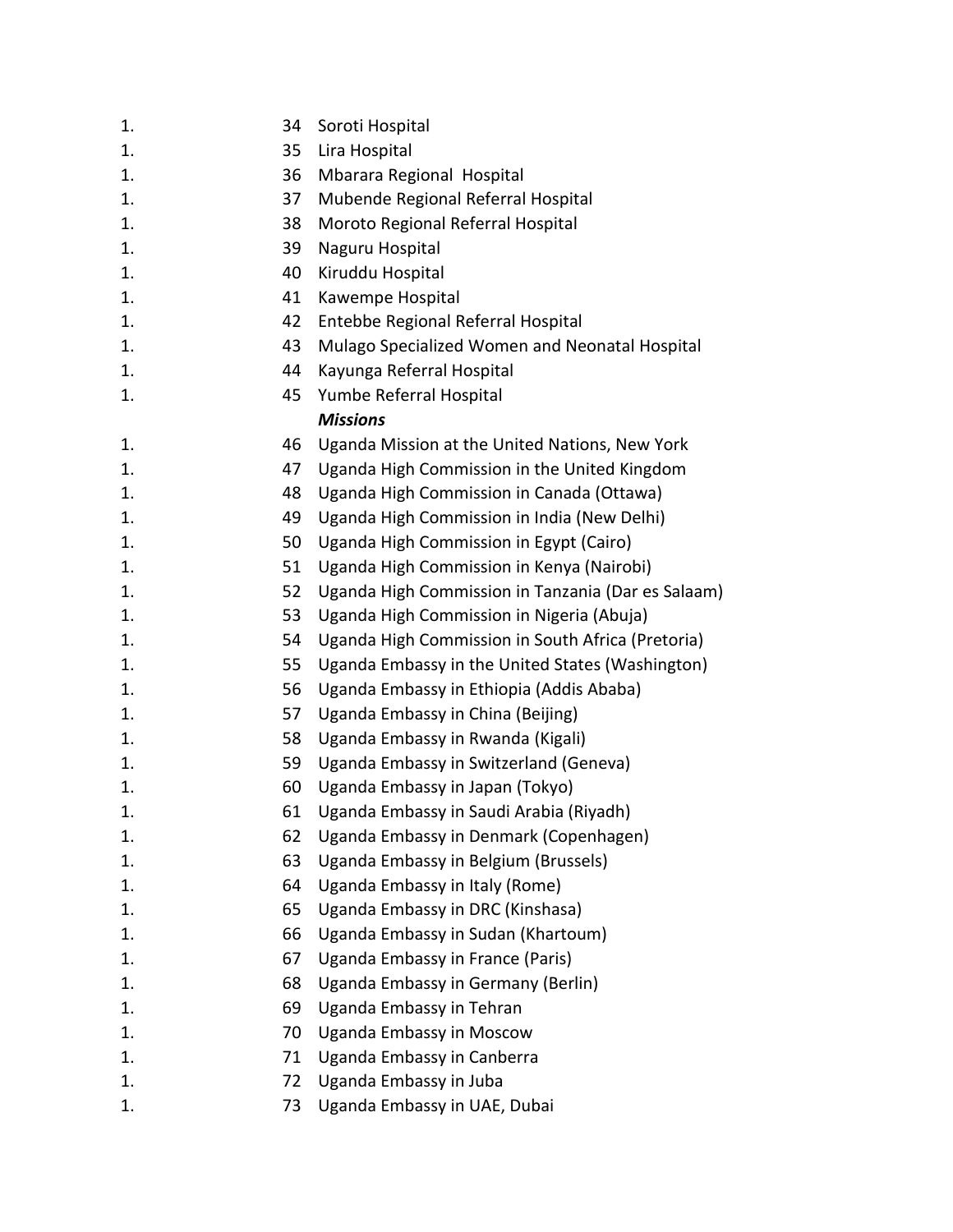| 1. | 74  | Uganda Embassy in Burundi, Bujumbura                       |
|----|-----|------------------------------------------------------------|
| 1. | 75  | Uganda Consulate in Guangzhou, China                       |
| 1. | 76  | Uganda Embassy in Turkey (Ankara)                          |
| 1. | 77  | Uganda Embassy in Somalia (Mogadishu)                      |
| 1. | 78  | Uganda Consulate in Mombasa                                |
| 1. | 79  | Uganda Embassy in Malaysia (Kuala Lumpur)                  |
| 1. | 80  | Uganda Embassy in Algeria (Algiers)                        |
| 1. | 81  | Uganda Embassy in Qatar (Doha)                             |
|    |     | <b>Agencies</b>                                            |
| 1. | 82  | Judiciary                                                  |
| 1. | 83  | <b>Treasury Operations</b>                                 |
| 1. | 84  | Uganda Heart Institute                                     |
| 1. | 85  | Uganda Cancer Institute                                    |
| 1. | 86  | <b>Uganda Aids Commission</b>                              |
| 1. | 87  | <b>Uganda Blood Transfusion Service</b>                    |
| 1. | 88  | <b>Amnesty Commission</b>                                  |
| 1. | 89  | <b>Parliamentary Commission</b>                            |
| 1. | 90  | <b>Equal Opportunities Commission</b>                      |
| 1. | 91  | <b>Uganda Land Commission</b>                              |
| 1. | 92  | <b>Health Service Commission</b>                           |
| 1. | 93  | Judicial Service Commission                                |
| 1. | 94  | Law Reform Commission                                      |
| 1. | 95  | Local Government Finance Commission                        |
| 1. | 96  | Uganda Human Rights Commission                             |
| 1. | 97  | <b>Public Service Commission</b>                           |
| 1. | 98  | <b>Education Service Commision</b>                         |
| 1. | 99  | Dairy Development Authority                                |
| 1. | 100 | <b>Financial Intelligence Authority</b>                    |
| 1. | 101 | <b>National Drug Authority</b>                             |
| 1. | 102 | National Environment Management Authority                  |
| 1. | 103 | <b>National Forestry Authority</b>                         |
| 1. | 104 | National Information Technology Authority                  |
| 1. | 105 | <b>National Planning Authority</b>                         |
| 1. | 106 | Uganda Free zones Authority                                |
| 1. | 107 | <b>Uganda National Road Authority</b>                      |
| 1. | 108 | Uganda Revenue Authority                                   |
| 1. | 109 | Public Procurement and Disposal of Public Assets Authority |
| 1. | 110 | National Identification Registration Authority             |
| 1. | 111 | <b>AGOA Secretariat</b>                                    |
| 1. | 112 | <b>National Population Council</b>                         |
|    |     |                                                            |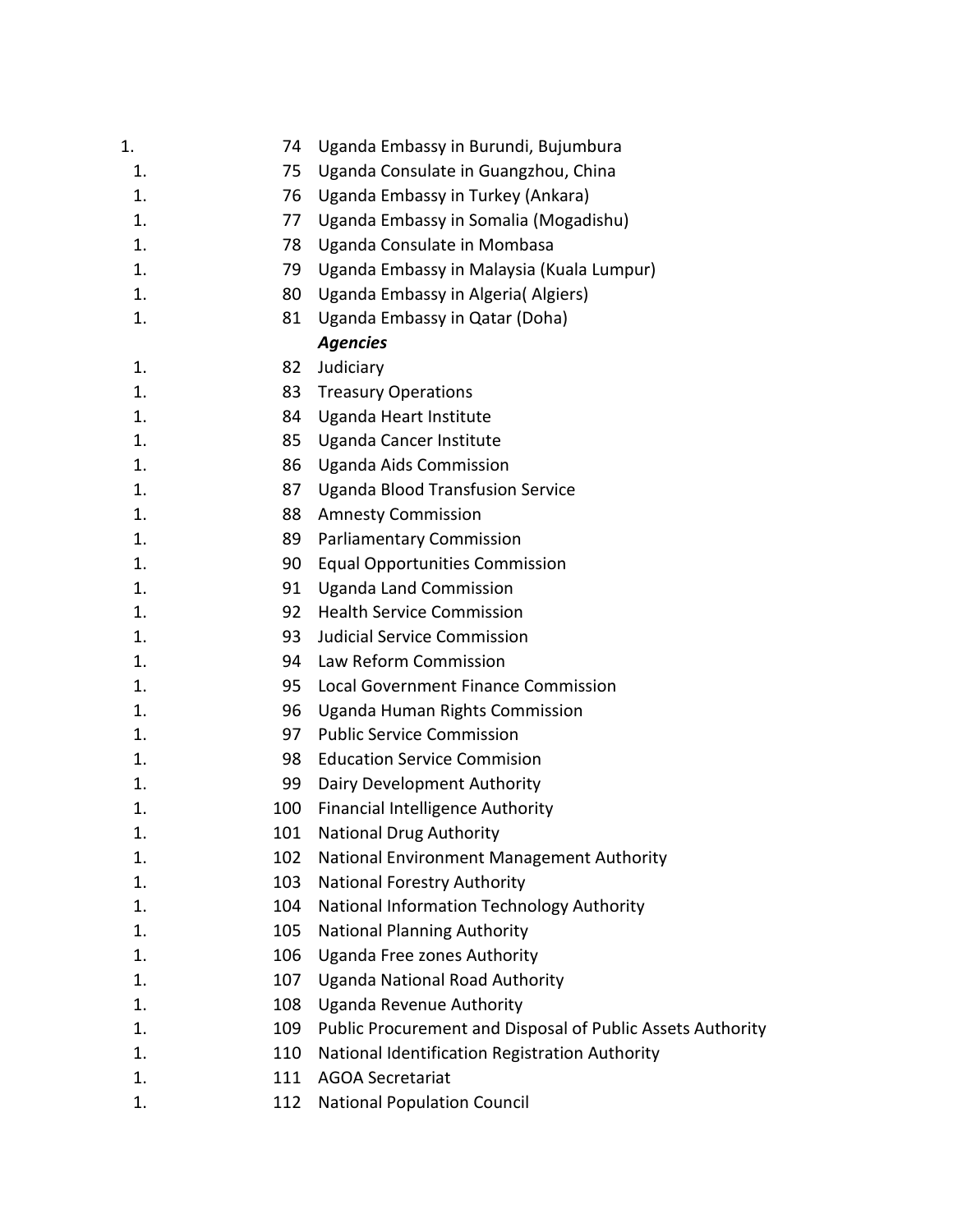| 1. | 113 | National Agricultural Advisory Services Secretariat          |
|----|-----|--------------------------------------------------------------|
| 1. | 114 | Directorate of Public Prosecution                            |
| 1. | 115 | Directorate of Ethics And Integrity                          |
| 1. | 116 | Directorate of Government Analytical Laboratory              |
| 1. | 117 | <b>Office Of The Auditor General</b>                         |
| 1. | 118 | Inspectorate of Government                                   |
| 1. | 119 | <b>Economic Policy Research Centre</b>                       |
| 1. | 120 | <b>External Security Organisation</b>                        |
| 1. | 121 | Joint Clinical Research Centre                               |
| 1. | 122 | Joint Admissions Board                                       |
| 1. | 123 | National Agricultural Research Organisation                  |
| 1. | 124 | National Animal Genetic Resource Centre And Data Bank        |
| 1. | 125 | Nutural Chemotherapeutic Laboratory                          |
| 1. | 126 | National Citizenship and Immigration Control                 |
| 1. | 127 | National Curriculum & Development Centre                     |
| 1. | 128 | National Leadership Training Centre                          |
| 1. | 129 | <b>National Roads Safety Council</b>                         |
| 1. | 130 | Privatisation Unit/ Divestiture Redundancy Account           |
| 1. | 131 | <b>Rural Electrification Agency</b>                          |
| 1. | 132 | Tax Appeals Tribunal                                         |
| 1. | 133 | <b>Transport Licensing Board</b>                             |
| 1. | 134 | <b>Uganda Bureau of Statistics</b>                           |
| 1. | 135 | <b>Uganda National Bureau of Standards</b>                   |
|    |     | National Council for the Children/Uganda National Children's |
| 1. | 136 | Authority                                                    |
| 1. | 137 | Uganda Industrial Research Institute                         |
| 1. | 138 | Uganda Media Center                                          |
| 1. | 139 | <b>Uganda Police Force</b>                                   |
| 1. |     | 140 Uganda Prisons                                           |
| 1. | 141 | Uganda Registration Services Bureau                          |
| 1. | 142 | Uganda Road Fund                                             |
| 1. | 143 | <b>National Lotteries Board</b>                              |
| 1. | 144 | Uganda National Health Research Organization(UNHRO)          |
| 1. | 145 | <b>Electoral Commission</b>                                  |
| 1. | 146 | Uganda Petroleum Authority                                   |
| 1. | 147 | Uganda Investment Authority                                  |
| 1. | 148 | Kampala Capital City Authority (KCCA)                        |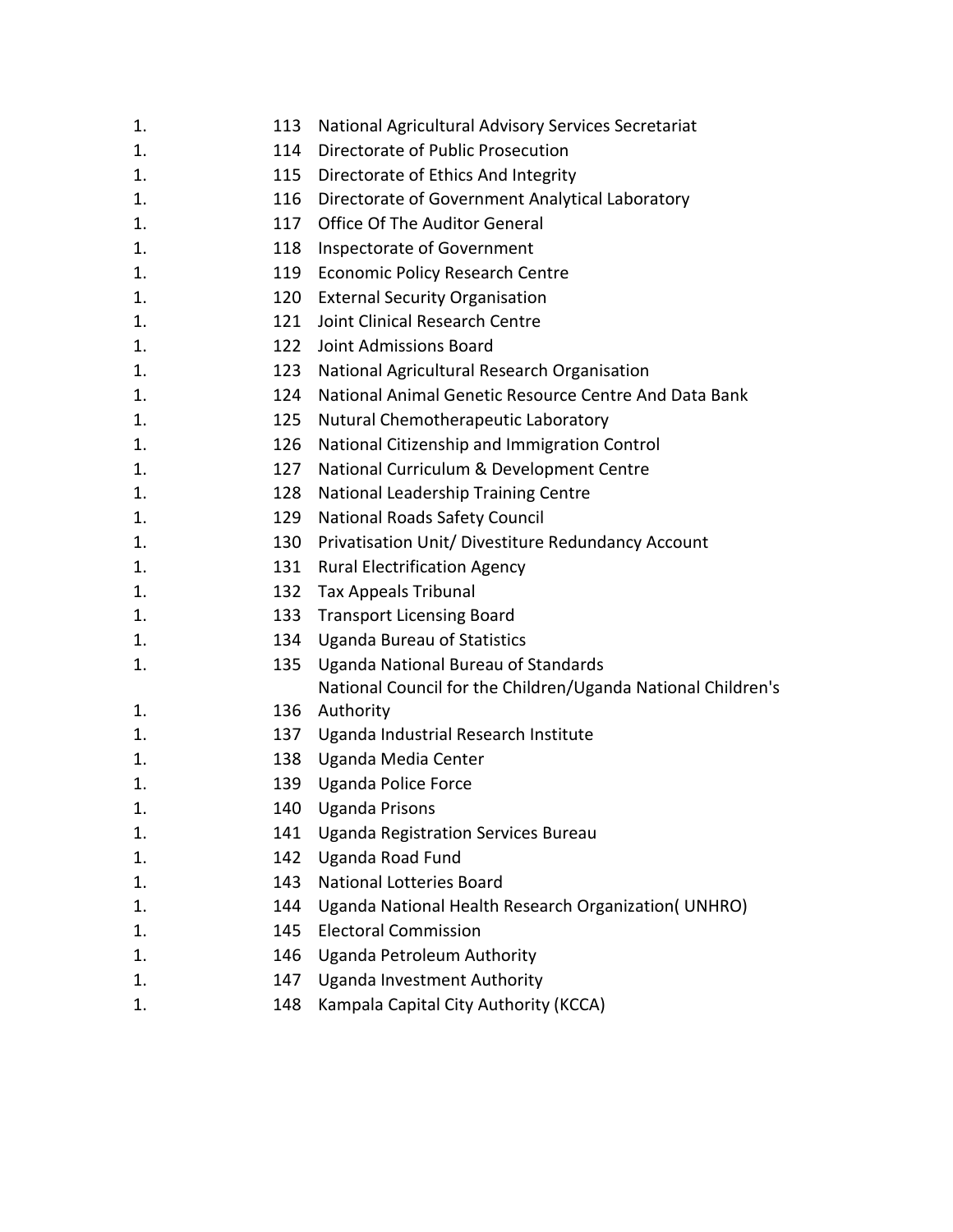|    | Subsector 2: Extrabudgetary Units (EBUs) |                                                               |
|----|------------------------------------------|---------------------------------------------------------------|
| No |                                          |                                                               |
|    |                                          | <b>Institutional Unit</b>                                     |
|    |                                          | <b>Universities</b>                                           |
| 2. | $\mathbf{1}$                             | <b>Busitema University</b>                                    |
| 2. | $\overline{2}$                           | <b>Gulu University</b>                                        |
| 2. | $\overline{3}$                           | Kyambogo University                                           |
| 2. | $\overline{4}$                           | Makerere University Business School                           |
| 2. | 5                                        | <b>Makerere University</b>                                    |
| 2. | 6                                        | <b>Mbarara University</b>                                     |
| 2. | $\overline{7}$                           | Muni University                                               |
| 2. | 8                                        | Kabale University                                             |
| 2. | 9                                        | Soroti University                                             |
| 2. | 10                                       | Lira University                                               |
| 2. | 11                                       | Uganda Management Institute                                   |
|    |                                          | <b>Agencies</b>                                               |
| 2. | 12                                       | <b>Uganda Communications Commission</b>                       |
| 2. | 13                                       | National Council for Higher Education                         |
| 2. | 14                                       | <b>National Council for Disability</b>                        |
| 2. | 15                                       | <b>National Youth Council</b>                                 |
| 2. | 16                                       | Uganda Trypanosomiasis Control Council                        |
| 2. | 17                                       | Uganda Medical and Dental Practitioners Council               |
| 2. | 18                                       | Allied Health Professionals Council                           |
| 2. | 19                                       | <b>Uganda National Council for Women</b>                      |
| 2. | 20                                       | Uganda National Council of Science and Technology             |
| 2. | 21                                       | <b>Uganda National Council of Sports</b>                      |
| 2. | 22                                       | Uganda Coffee Development Authority                           |
| 2. | 23                                       | Uganda Wildlife Authority                                     |
| 2. | 24                                       | <b>Electricity Regulatory Authority</b>                       |
| 2. | 25                                       | Uganda National Meteorological Authority                      |
| 2. | 26                                       | Law Development Centre                                        |
| 2. | 27                                       | Management Training and Advisory Centre                       |
| 2. | 28                                       | <b>Uganda Wildlife Education Centre</b>                       |
| 2. | 29                                       | <b>Uganda National Cultural Centre</b>                        |
| 2. | 30                                       | Lugogo Vocational Training Institute                          |
| 2. | 31                                       | <b>Bukalasa Agricultural College</b>                          |
| 2. | 32                                       | Uganda Virus Research Institute                               |
| 2. | 33                                       | Uganda Petroleum Institute Kigumba                            |
| 2. | 34                                       | <b>Fisheries Training Institute</b>                           |
| 2. | 35                                       | Uganda Wildlife Training Institute - Kasese                   |
| 2. | 36                                       | Uganda Institute of Information and Communications Technology |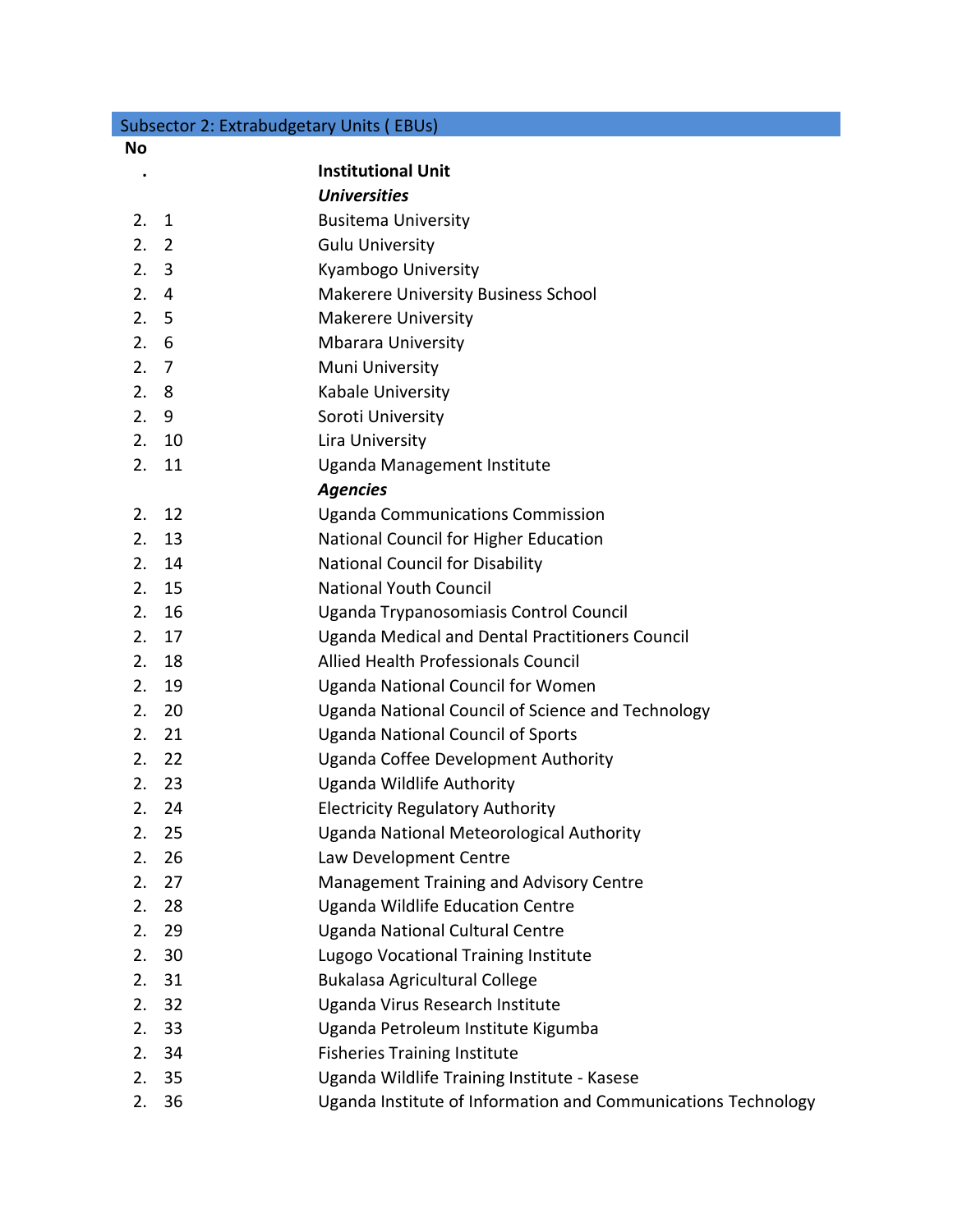| 2. | -37                                | Nakawa Vocational Training Institute                |
|----|------------------------------------|-----------------------------------------------------|
| 2. | -38                                | <b>Uganda Export Promotion Board</b>                |
| 2. | - 39                               | Uganda National Examinations Board                  |
| 2. | -40                                | National Library of Uganda                          |
|    | 2. 41                              | <b>National Medical Stores</b>                      |
|    | 2.42                               | Uganda Cotton Development Organisation              |
|    | 2.43                               | <b>Uganda Development Corporation</b>               |
|    | 2.44                               | Uganda Energy Credit Capitalisation Company (UECCC) |
|    | 2.45                               | <b>Uganda Nurses and Midwives Council</b>           |
|    | 2.46                               | Uganda Tourism Board                                |
|    | 2. 47                              | <b>Atomic Energy Council</b>                        |
| 2. | 48                                 | Uganda Retirement benefits Regulatory Authority     |
|    | Subsector 3: Social Security Funds |                                                     |

There are no social security funds.  $1\$ 

## Subsector 4: State Governments

There are no state governments.

| <b>Subsector 5: Local Governments</b> |                |                           |
|---------------------------------------|----------------|---------------------------|
| No                                    |                |                           |
| $\bullet$                             |                | <b>Institutional Unit</b> |
|                                       |                | <b>Districts</b>          |
| 5.                                    | 1              | Abim District             |
| 5.                                    | $\overline{2}$ | Adjumani District         |
| 5.3                                   |                | Agago District            |
| 5.                                    | 4              | <b>Alebtong District</b>  |
| 5.                                    | 5              | <b>Amolatar District</b>  |
| 5.                                    | 6              | <b>Amudat District</b>    |
| 5.                                    | $\overline{7}$ | Amuria District           |
| 5. 8                                  |                | Amuru District            |
| 5.                                    | 9              | <b>Apac District</b>      |
| 5.                                    | 10             | Arua District             |
| 5.                                    | 11             | <b>Budaka District</b>    |
| 5.                                    | 12             | <b>Bududa District</b>    |
| 5.                                    | 13             | <b>Bugiri District</b>    |
| 5.                                    | 14             | <b>Bugweri District</b>   |
| 5.                                    | 15             | <b>Buhweju District</b>   |
| 5.                                    | 16             | <b>Buikwe District</b>    |
| 5.                                    | 17             | <b>Bukedea District</b>   |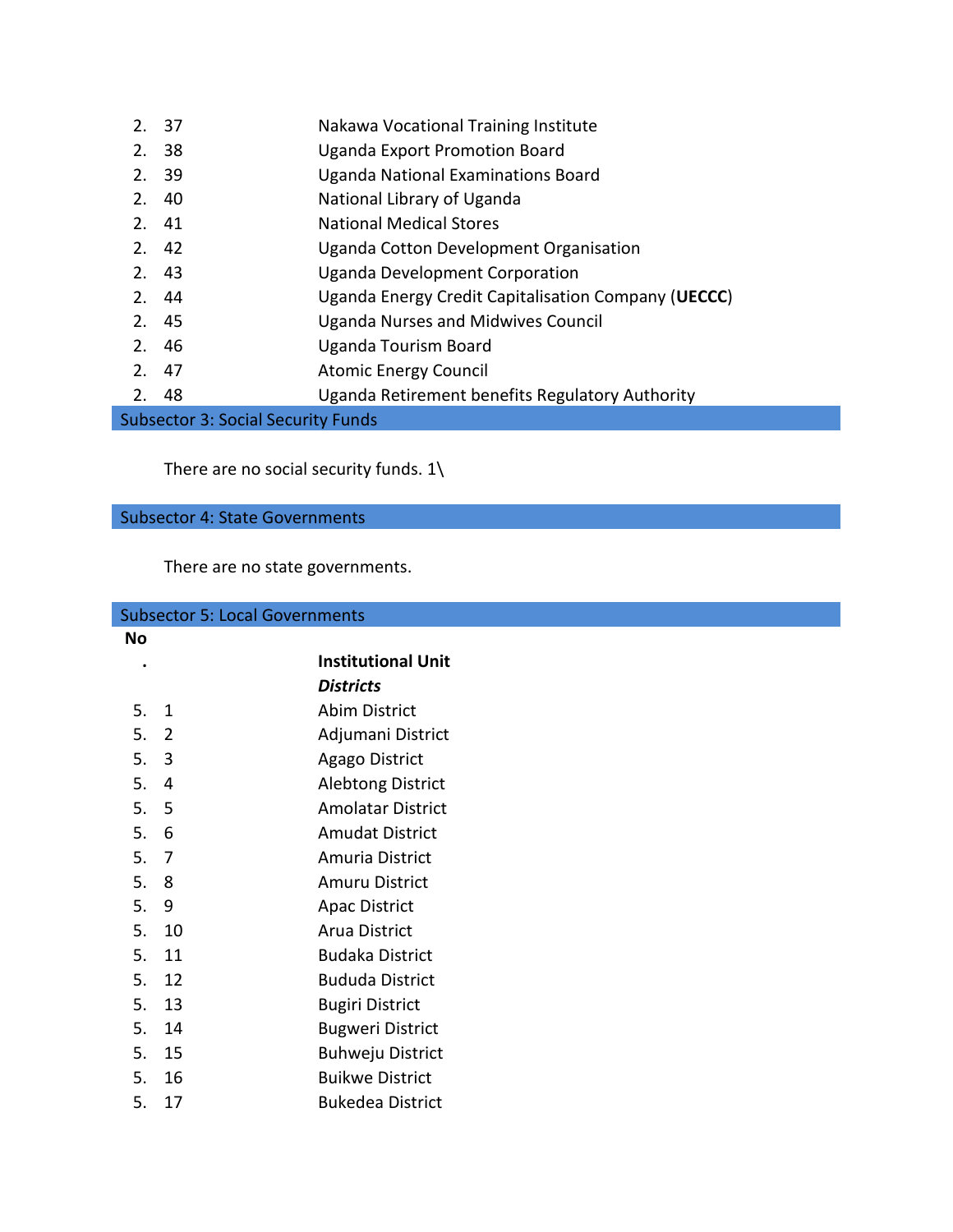| 5. | 18    | Bukomansimbi District      |
|----|-------|----------------------------|
| 5. | 19    | <b>Bukwo District</b>      |
|    | 5. 20 | <b>Bulambuli District</b>  |
|    | 5. 21 | <b>Buliisa District</b>    |
|    | 5. 22 | <b>Bundibugyo District</b> |
|    | 5. 23 | <b>Bunyangabu District</b> |
|    | 5. 24 | <b>Bushenyi District</b>   |
|    | 5. 25 | <b>Busia District</b>      |
|    | 5. 26 | <b>Butaleja District</b>   |
|    | 5. 27 | <b>Butambala District</b>  |
|    | 5. 28 | <b>Butebo District</b>     |
|    | 5. 29 | <b>Buvuma District</b>     |
|    | 5. 30 | <b>Buyende District</b>    |
|    | 5. 31 | <b>Dokolo District</b>     |
|    | 5. 32 | Gomba District             |
|    | 5. 33 | <b>Gulu District</b>       |
|    | 5. 34 | Hoima District             |
|    | 5. 35 | <b>Ibanda District</b>     |
|    | 5. 36 | Iganga District            |
|    | 5. 37 | <b>Isingiro District</b>   |
|    | 5. 38 | Jinja District             |
|    | 5. 39 | <b>Kaabong District</b>    |
|    | 5. 40 | <b>Kabale District</b>     |
|    | 5. 41 | Kabarole District          |
|    | 5. 42 | Kaberamaido District       |
|    | 5. 43 | Kagadi District            |
|    | 5. 44 | <b>Kakumiro District</b>   |
|    | 5. 45 | Kalaki District            |
|    | 5. 46 | Kalangala District         |
| 5. | 47    | Kaliro District            |
| 5. | 48    | Kalungu District           |
| 5. | 49    | Kamuli District            |
| 5. | 50    | Kamwenge District          |
| 5. | 51    | Kanungu District           |
| 5. | 52    | Kapchorwa District         |
| 5. | 53    | Kapelebyong District       |
| 5. | 54    | Karenga District           |
| 5. | 55    | Kasanda District           |
| 5. | 56    | <b>Kasese District</b>     |
| 5. | 57    | Katakwi District           |
| 5. | 58    | Kayunga District           |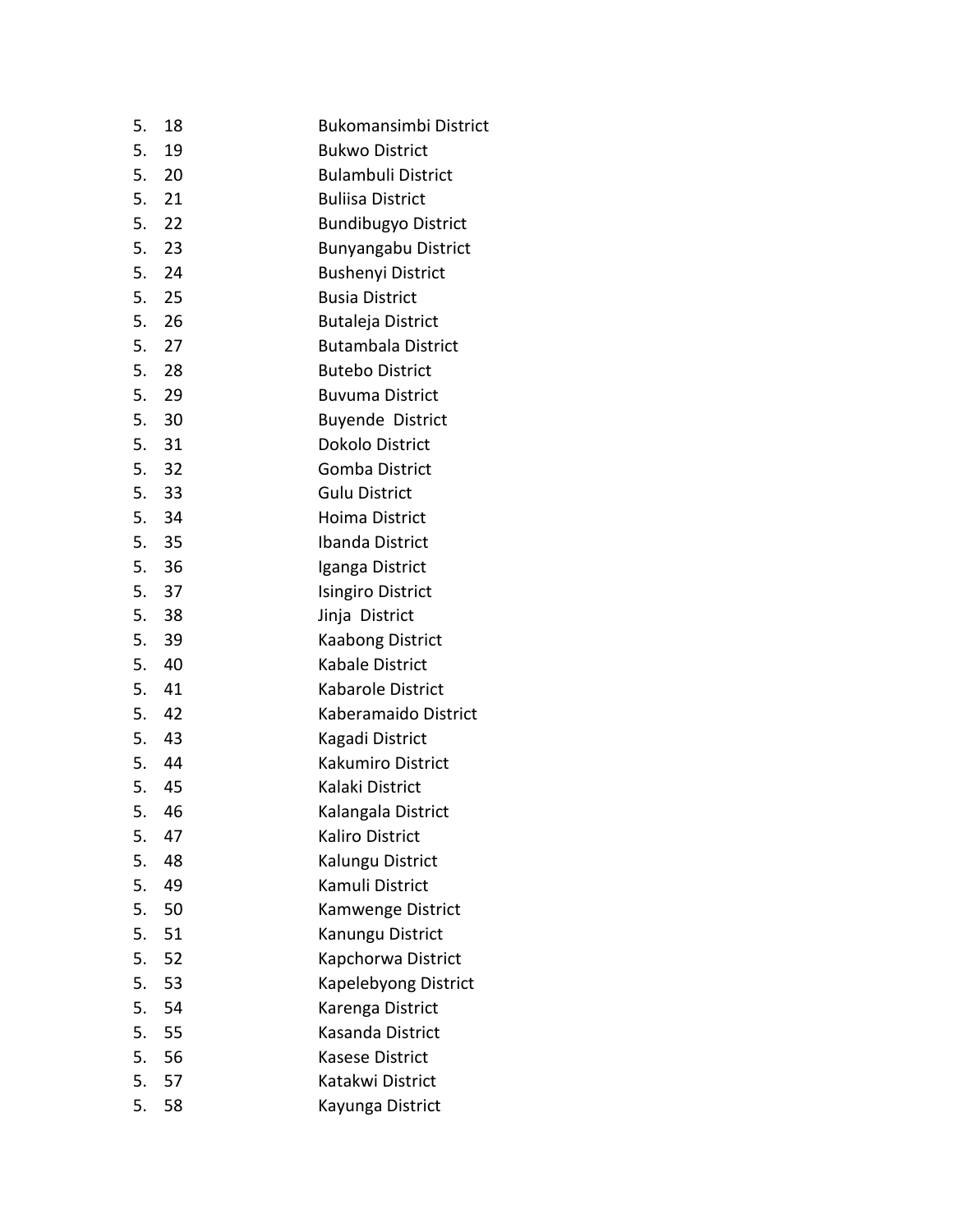| 5. | 59    | <b>Kazo District</b>    |
|----|-------|-------------------------|
| 5. | - 60  | Kibaale District        |
| 5. | 61    | Kiboga District         |
| 5. | 62    | Kibuku District         |
|    | 5. 63 | Kikuube District        |
|    | 5. 64 | Kiruhura District       |
| 5. | 65    | Kiryandongo District    |
|    | 5. 66 | <b>Kisoro District</b>  |
|    | 5. 67 | Kitagwenda District     |
| 5. | 68    | Kitgum District         |
|    | 5. 69 | Koboko District         |
|    | 5. 70 | Kole District           |
|    | 5. 71 | Kotido District         |
|    | 5. 72 | Kumi District           |
|    | 5. 73 | Kwania District         |
|    | 5. 74 | <b>Kween District</b>   |
|    | 5. 75 | Kyankwanzi District     |
|    | 5. 76 | Kyegegwa District       |
|    | 5. 77 | Kyenjojo District       |
|    | 5. 78 | Kyotera District        |
|    | 5. 79 | Lamwo District          |
| 5. | 80    | Lira District District  |
| 5. | 81    | Luuka District          |
|    | 5. 82 | Luwero District         |
|    | 5. 83 | Lwengo District         |
|    | 5. 84 | Lyantonde District      |
|    | 5. 85 | Madi Okollo District    |
|    | 5. 86 | Manafwa District        |
|    | 5. 87 | Maracha District        |
| 5. | 88    | Masaka District         |
| 5. | 89    | Masindi District        |
| 5. | 90    | Mayuge District         |
| 5. | 91    | <b>Mbale District</b>   |
| 5. | 92    | <b>Mbarara District</b> |
| 5. | 93    | Mitooma District        |
| 5. | 94    | Mityana District        |
| 5. | 95    | Moroto District         |
| 5. | 96    | Moyo District           |
| 5. | 97    | Mpigi District          |
| 5. | 98    | <b>Mubende District</b> |
| 5. | 99    | <b>Mukono District</b>  |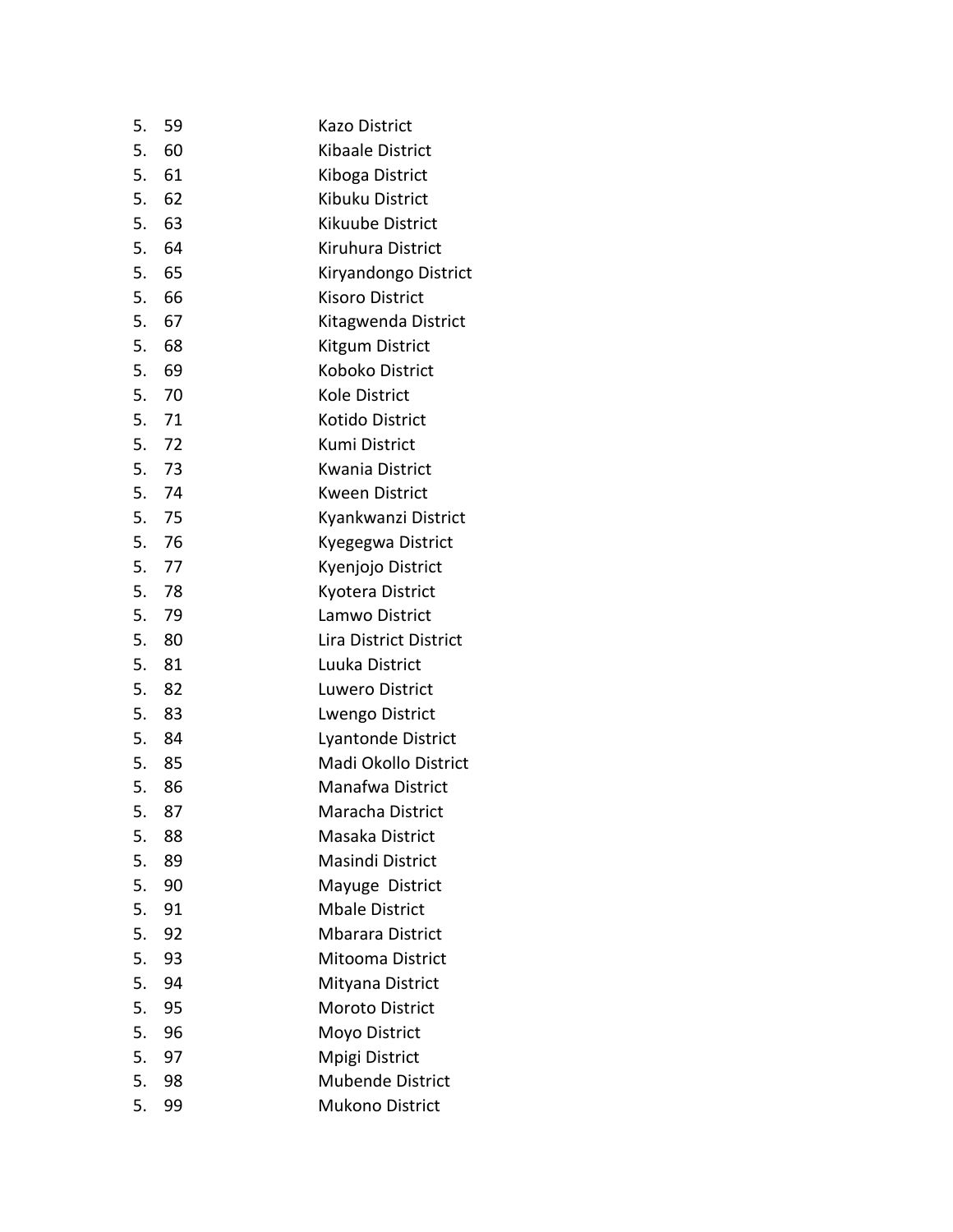| 5. | 100    | <b>Nabilatuk District</b> |
|----|--------|---------------------------|
| 5. | 101    | Nakapiripiriti District   |
| 5. | 102    | Nakaseke District         |
| 5. | 103    | Nakasongola District      |
|    | 5. 104 | Namayingo District        |
| 5. | 105    | Namisindwa District       |
| 5. | 106    | Namutumba District        |
|    | 5. 107 | Napak District            |
| 5. | 108    | Nebbi District            |
| 5. | 109    | <b>Ngora District</b>     |
| 5. | 110    | Ntoroko District          |
|    | 5. 111 | Ntungamu District         |
| 5. | 112    | Nwoya District            |
|    | 5. 113 | Obongi District           |
| 5. | 114    | <b>Omoro District</b>     |
|    | 5. 115 | <b>Otuke District</b>     |
|    | 5. 116 | Oyam District             |
| 5. | 117    | <b>Pader District</b>     |
| 5. | 118    | Pakwach District          |
|    | 5. 119 | Pallisa District          |
|    | 5. 120 | Rakai District            |
| 5. | 121    | <b>Rubanda District</b>   |
| 5. | 122    | Rubirizi District         |
|    | 5. 123 | Rukiga District           |
|    | 5. 124 | Rukungiri District        |
| 5. | 125    | Rwampara District         |
|    | 5. 126 | Sembabule District        |
|    | 5. 127 | <b>Serere District</b>    |
| 5. | 128    | Sheema District           |
| 5. | 129    | Sironko District          |
| 5. | 130    | Soroti District           |
| 5. | 131    | <b>Terego District</b>    |
| 5. | 132    | <b>Tororo District</b>    |
| 5. | 133    | <b>Wakiso District</b>    |
| 5. | 134    | <b>Yumbe District</b>     |
| 5. | 135    | Zombo District            |
|    |        | <b>Municipal Councils</b> |
| 5. | 136    | Apac MC                   |
| 5. | 137    | <b>Bugiri MC</b>          |
| 5. | 138    | Bushenyi Ishaka MC        |
| 5. | 139    | <b>Busia MC</b>           |
|    |        |                           |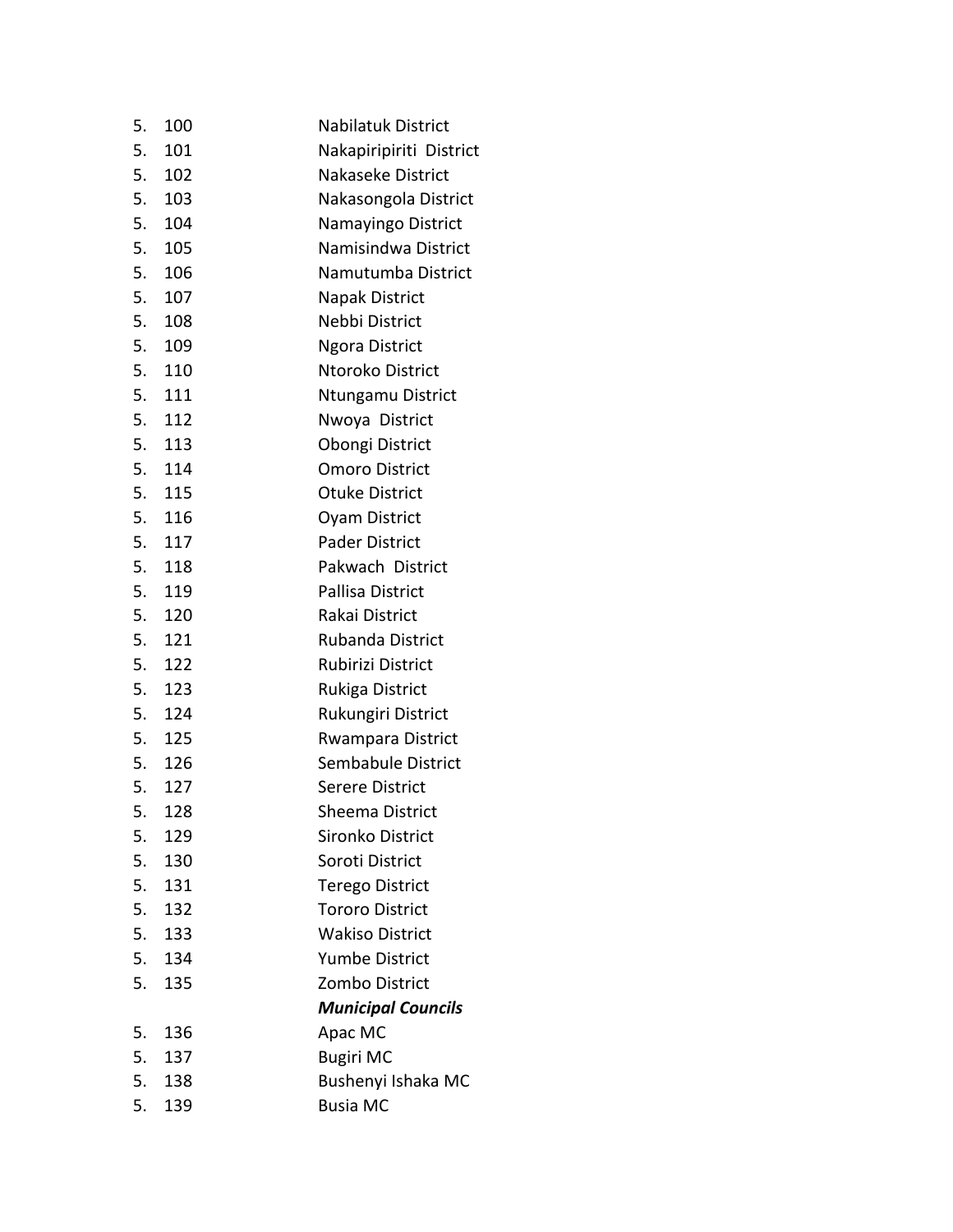| 140       | Entebbe MC           |
|-----------|----------------------|
| 141       | Ibanda MC            |
| 5.<br>142 | Iganga MC            |
| 5.<br>143 | Kabale MC            |
| 5.<br>144 | Kamuli MC            |
| 5.<br>145 | Kapchorwa MC         |
| 146       | Kasese MC            |
| 5.<br>147 | Kira MC              |
| 5.<br>148 | Kisoro MC            |
| 5.<br>149 | Kitgum MC            |
| 5.<br>150 | Koboko MC            |
| 5.<br>151 | Kotido MC            |
| 5.<br>152 | Kumi MC              |
| 5.<br>153 | Lugazi MC            |
| 5.<br>154 | Makidye MC           |
| 5.<br>155 | Masindi M C          |
| 5.<br>156 | Mityana MC           |
| 157       | Moroto MC            |
| 5.<br>158 | Mubende MC           |
| 159       | Mukono MC            |
| 160       | Nansana MC           |
| 161       | Nebbi MC             |
| 162       | Njeru MC             |
| 5.<br>163 | Ntungamo M C         |
| 5.<br>164 | Rukungiri MC         |
| 5.<br>165 | Sheema M.C           |
| 166       | <b>Tororo MC</b>     |
|           | <b>Cities</b>        |
| 167       | Arua City            |
| 168       | Fort-portal City     |
| 169       | <b>Gulu City</b>     |
| 170       | Hoima City           |
| 171       | Jinja City           |
| 172       | Lira City            |
| 173       | Masaka City          |
| 174       | Mbale City           |
| 175       | Mbarara City         |
| 176       | Soroti City          |
|           | <b>Town Councils</b> |
| 177       | Abim                 |
| 178       | Adjumani             |
|           |                      |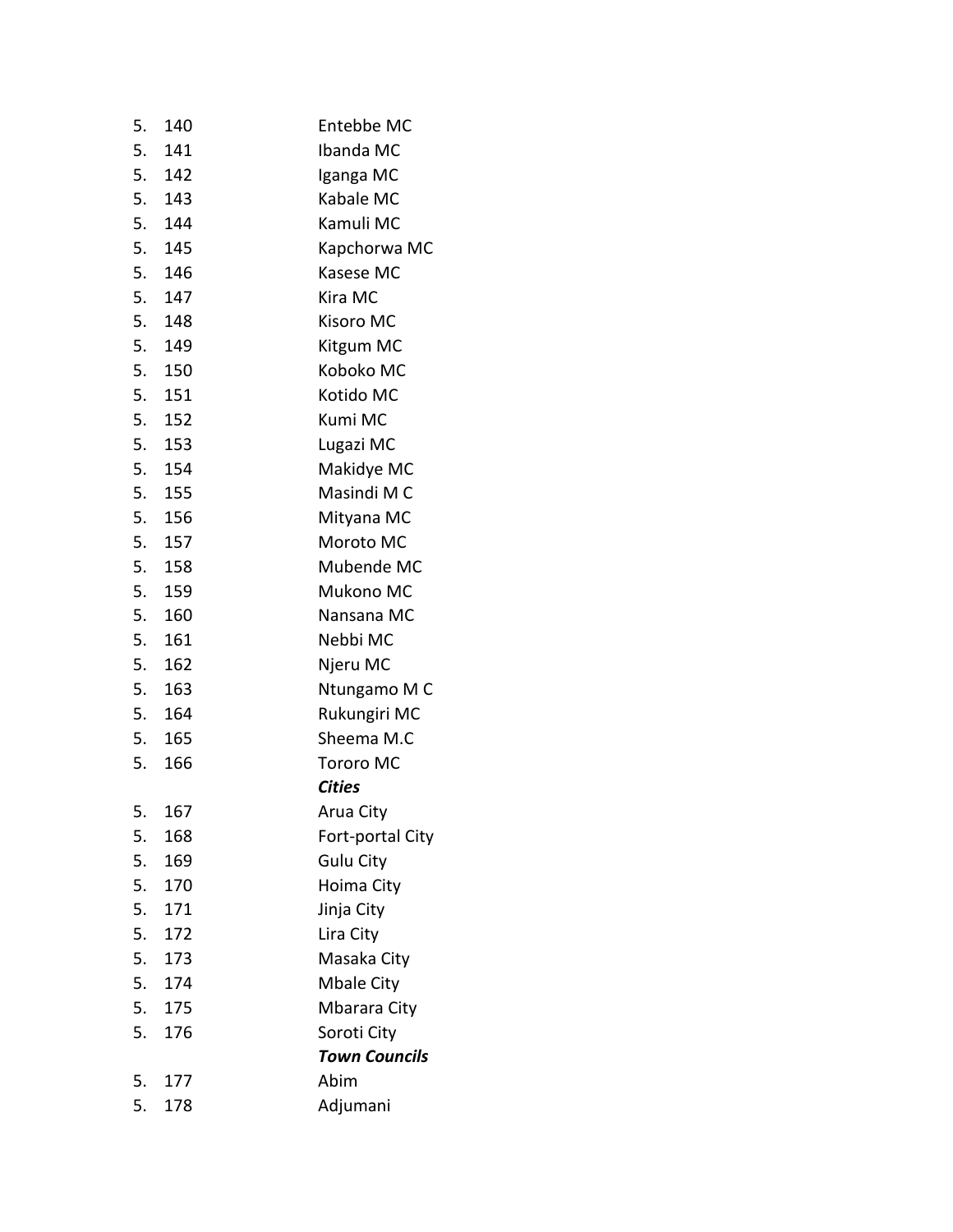| 5. | 179 | Aduku             |
|----|-----|-------------------|
| 5. | 180 | Agago             |
| 5. | 181 | Alebtong          |
| 5. | 182 | Amolatar          |
| 5. | 183 | Amudat            |
| 5. | 184 | Amuria            |
| 5. | 185 | Amuru             |
| 5. | 186 | Anaka             |
| 5. | 187 | Ayer              |
| 5. | 188 | <b>Bbanda</b>     |
| 5. | 189 | Bikurungu         |
| 5. | 190 | Bombo             |
| 5. | 191 | <b>Budadiri</b>   |
| 5. | 192 | <b>Budaka</b>     |
| 5. | 193 | <b>Bududa</b>     |
| 5. | 194 | <b>Buganikire</b> |
| 5. | 195 | <b>Bugembe</b>    |
| 5. | 196 | Bugongi           |
| 5. | 197 | <b>Bugweri</b>    |
| 5. | 198 | <b>Buheesi</b>    |
| 5. | 199 | <b>Buhimba</b>    |
| 5. | 200 | <b>Buikwe</b>     |
| 5. | 201 | <b>Bukedea</b>    |
| 5. | 202 | Bukomansimbi      |
| 5. | 203 | <b>Bukomero</b>   |
| 5. | 204 | <b>Bukwo</b>      |
| 5. | 205 | Bulambuli         |
| 5. | 206 | Bulengeni         |
| 5. | 207 | <b>Buliisa</b>    |
| 5. | 208 | Bundibugyo        |
| 5. | 209 | <b>Bunyiny</b>    |
| 5. | 210 | <b>Bunyinza</b>   |
| 5. | 211 | <b>Busembatia</b> |
| 5. | 212 | <b>Bushigayi</b>  |
| 5. | 213 | <b>Busiu</b>      |
| 5. | 214 | <b>Busolwe</b>    |
| 5. | 215 | <b>Busunga</b>    |
| 5. | 216 | Busunju           |
| 5. | 217 | <b>Butalangu</b>  |
| 5. | 218 | <b>Butaleja</b>   |
| 5. | 219 | Butama-Mitunda    |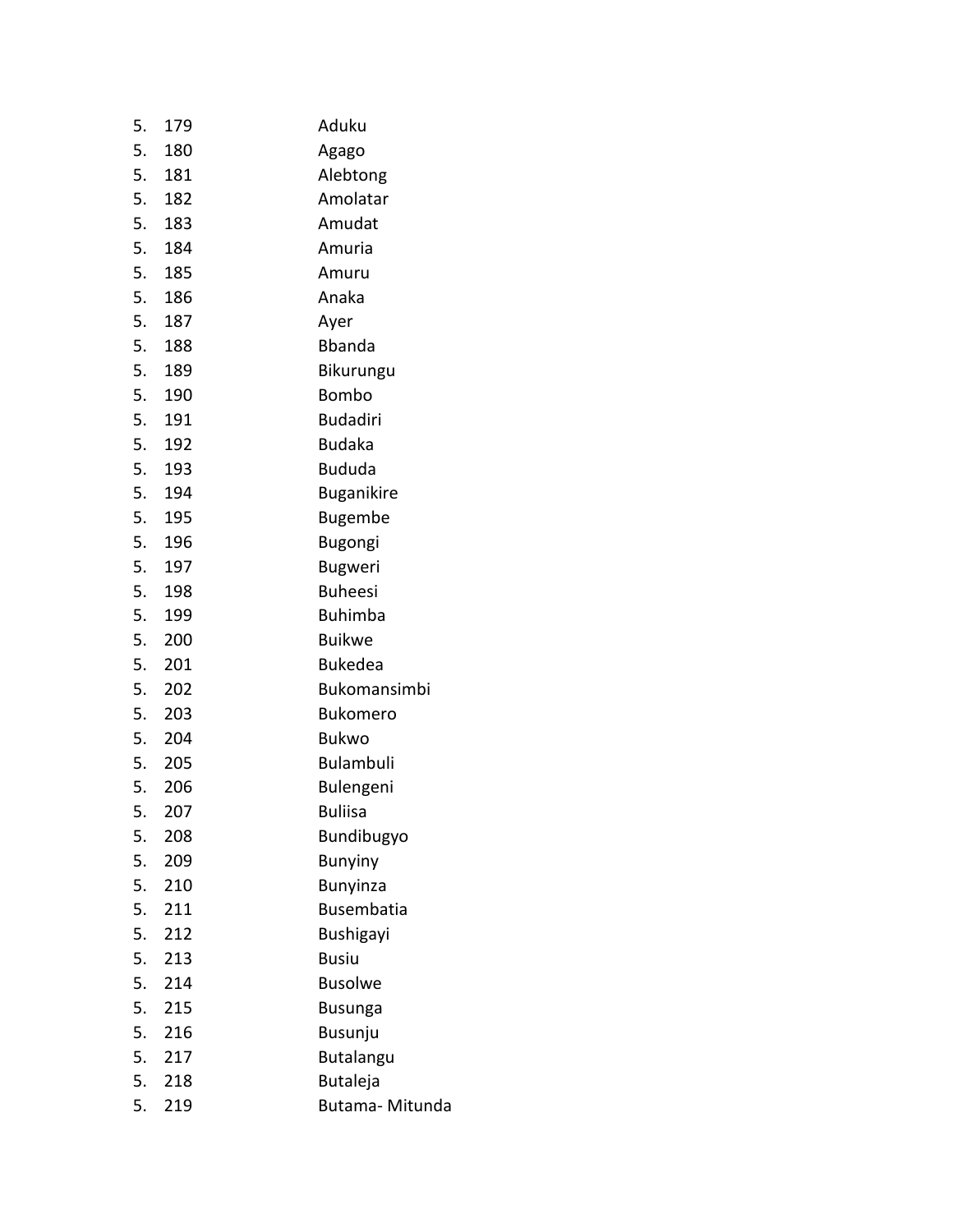| 5. | 220    | <b>Butebo</b>    |
|----|--------|------------------|
|    | 5. 221 | <b>Butemba</b>   |
|    | 5. 222 | <b>Butogota</b>  |
| 5. | 223    | <b>Butunduzi</b> |
| 5. | 224    | <b>Buvuma</b>    |
|    | 5. 225 | Buwangani        |
| 5. | 226    | <b>Buwenge</b>   |
| 5. | 227    | Buyaga           |
|    | 5. 228 | Buyanja          |
| 5. | 229    | Buyende          |
|    | 5. 230 | <b>Bweyale</b>   |
|    | 5. 231 | Dokolo           |
| 5. | 232    | Endirizi         |
|    | 5. 233 | Gombe            |
|    | 5. 234 | Hamurwa          |
|    | 5. 235 | Hima             |
|    | 5. 236 | Igorora          |
|    | 5. 237 | Ishongororo      |
|    | 5. 238 | Isingiro         |
| 5. | 239    | Jewa             |
|    | 5. 240 | Kaabong          |
|    | 5. 241 | Kaberamaido      |
| 5. | 242    | Kaberebere       |
|    | 5. 243 | Kabujogera       |
|    | 5. 244 | Kabuyanda        |
|    | 5. 245 | Kafunjo Mirama   |
|    | 5. 246 | Kagadi           |
|    | 5. 247 | Kagarama         |
| 5. | 248    | Kahunge          |
| 5. | 249    | Kajjansi         |
| 5. | 250    | Kakindo          |
| 5. | 251    | Kakira           |
| 5. | 252    | Kakiri           |
| 5. | 253    | Kakooge          |
| 5. | 254    | Kakumiro         |
| 5. | 255    | Kalaki           |
| 5. | 256    | Kalangala        |
| 5. | 257    | Kaliro           |
| 5. | 258    | Kalisizo         |
| 5. | 259    | Kalongo          |
| 5. | 260    | Kalungu          |
|    |        |                  |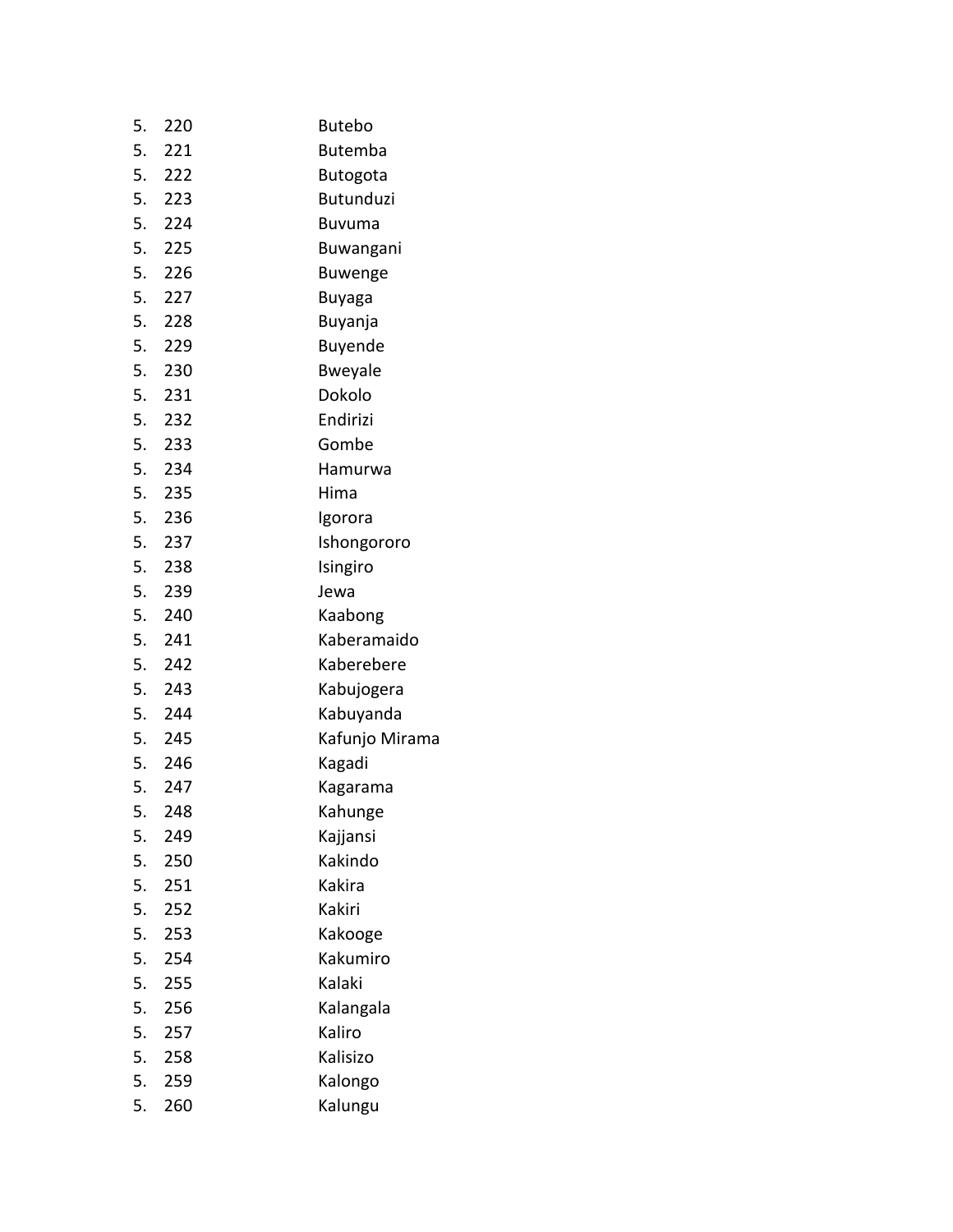| 5. | 261    | Kambuga           |
|----|--------|-------------------|
|    | 5. 262 | Kamwenge          |
|    | 5. 263 | Kanara            |
|    | 5. 264 | Kanoni (Rwampara) |
|    | 5. 265 | Kanoni (Gomba)    |
|    | 5. 266 | Kanungu           |
|    | 5. 267 | Kapelebyong       |
|    | 5. 268 | Kaproron          |
|    | 5. 269 | Karago            |
|    | 5. 270 | Karenga           |
|    | 5. 271 | Karugutu          |
|    | 5. 272 | Karuma            |
|    | 5. 273 | Kasaali           |
|    | 5. 274 | Kasambira         |
|    | 5. 275 | Kasambya          |
|    | 5. 276 | Kasangati         |
|    | 5. 277 | kasanje           |
|    | 5. 278 | Kasensero         |
|    | 5. 279 | Kashenshero       |
|    | 5. 280 | Kashenyi Kajani   |
|    | 5. 281 | Kasilo            |
|    | 5. 282 | Kassanda          |
|    | 5. 283 | Katabi            |
|    | 5. 284 | Katakwi           |
|    | 5. 285 | Katerera          |
|    | 5. 286 | Katooke           |
|    | 5. 287 | Katosi            |
|    | 5. 288 | Katuna            |
| 5. | 289    | Katwe-Kabatoro    |
| 5. | 290    | Kayunga           |
| 5. | 291    | Kazo              |
| 5. | 292    | Kebisoni          |
| 5. | 293    | Kibaale           |
| 5. | 294    | Kibiito           |
| 5. | 295    | Kiboga            |
| 5. | 296    | Kibuku            |
| 5. | 297    | Kibuuku           |
| 5. | 298    | Kidetok           |
| 5. | 299    | Kigorobya         |
| 5. | 300    | Kigumba           |
| 5. | 301    | Kihihi            |
|    |        |                   |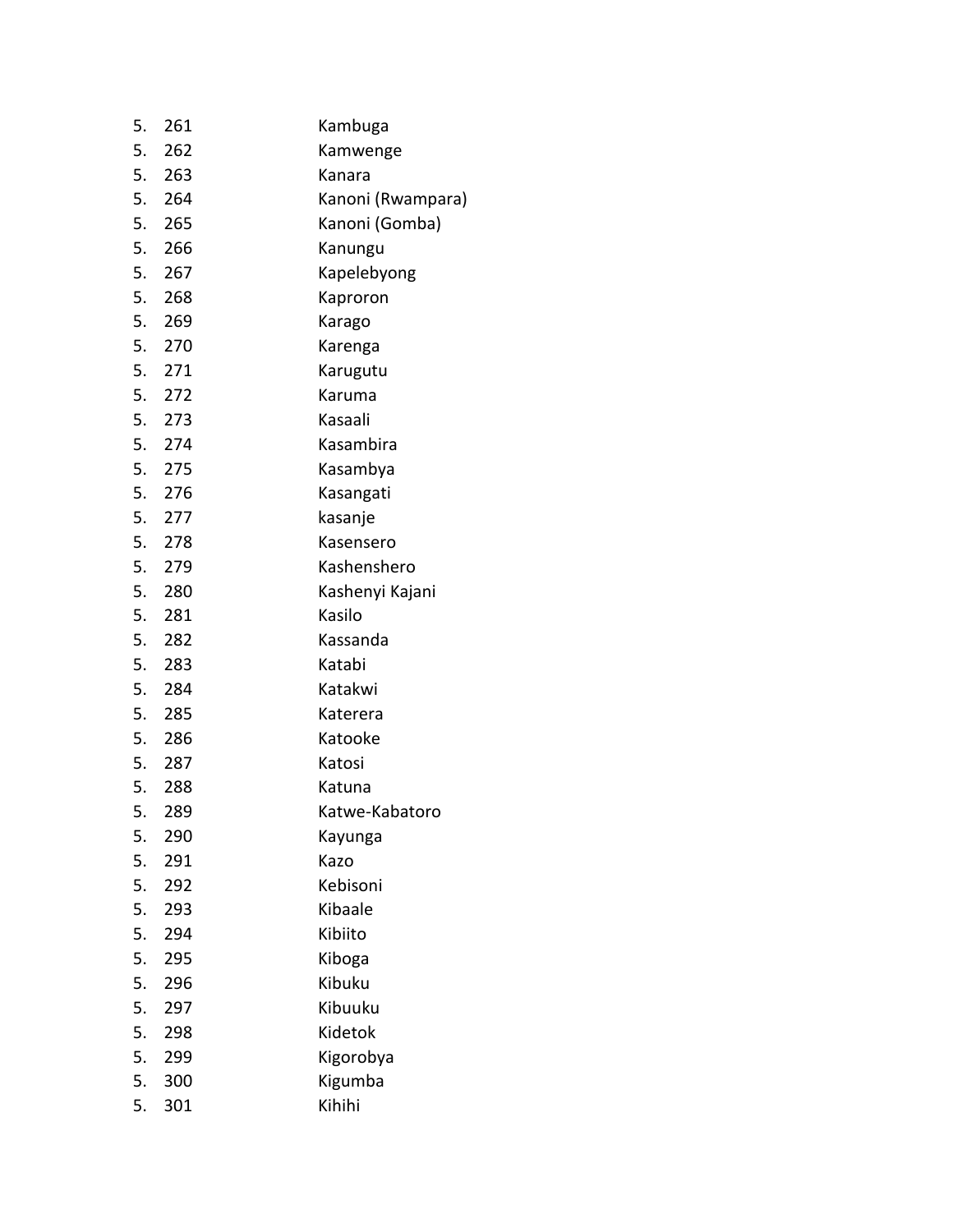| 5. | 302    | Kijura      |
|----|--------|-------------|
|    | 5. 303 | Kikagate    |
|    | 5. 304 | Kiko        |
| 5. | 305    | Kikuube     |
| 5. | 306    | Kinoni      |
|    | 5. 307 | Kinyamaseke |
| 5. | 308    | Kiruhura    |
|    | 5. 309 | Kiryandongo |
|    | 5. 310 | kisiita     |
|    | 5. 311 | Kisinga     |
|    | 5. 312 | Kitagata    |
|    | 5. 313 | Kitagwenda  |
|    | 5. 314 | Kitwe       |
|    | 5. 315 | Kiwoko      |
|    | 5. 316 | Kizinda     |
|    | 5. 317 | Kongunga    |
|    | 5. 318 | Kyamuhunga  |
|    | 5. 319 | Kyamukube   |
|    | 5. 320 | Kyamulibwa  |
|    | 5. 321 | Kyamutunzi  |
|    | 5. 322 | Kyankwanzi  |
|    | 5. 323 | Kyarusozi   |
| 5. | 324    | Kyazanga    |
|    | 5. 325 | Kyegegwa    |
|    | 5. 326 | Kyengera    |
|    | 5. 327 | Kyenjojo    |
|    | 5. 328 | Kyotera     |
|    | 5. 329 | Lamwo       |
| 5. | 330    | Lorengecora |
| 5. | 331    | Lukaya      |
| 5. | 332    | Luuka       |
| 5. | 333    | Luwero      |
| 5. | 334    | Lwakhakha   |
| 5. | 335    | Lwamata     |
| 5. | 336    | Lwengo      |
| 5. | 337    | Lyantonde   |
| 5. | 338    | Mabaale     |
| 5. | 339    | Maddu       |
| 5. | 340    | Magale      |
| 5. | 341    | Magamaga    |
| 5. | 342    | Malaba      |
|    |        |             |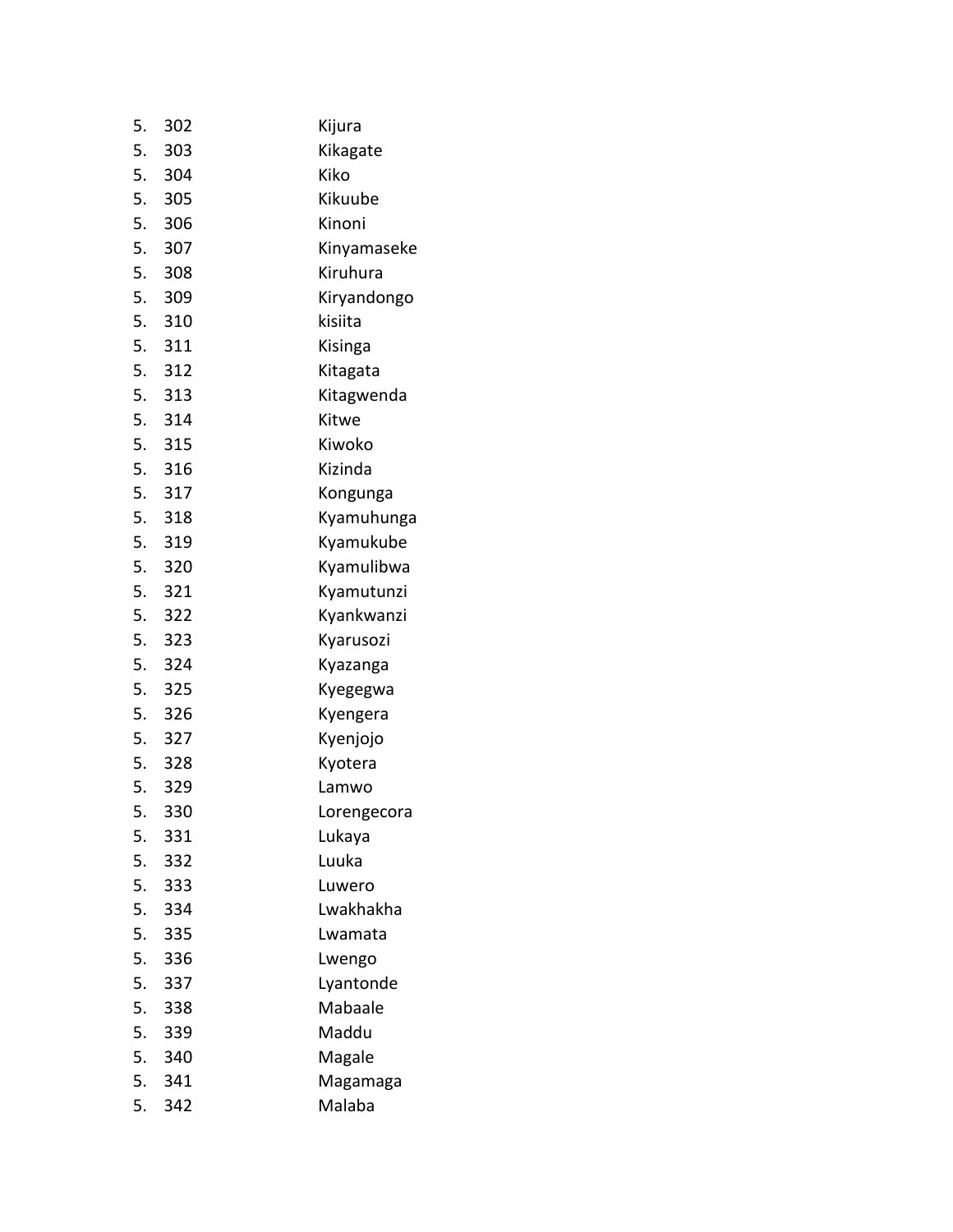| 5. | 343    | Manafwa            |
|----|--------|--------------------|
|    | 5. 344 | Maracha            |
|    | 5. 345 | Masheruka          |
|    | 5. 346 | Masode-Karagi      |
|    | 5. 347 | Masuliita          |
|    | 5. 348 | Mateete            |
|    | 5. 349 | Mayuge             |
|    | 5. 350 | Migeera            |
|    | 5. 351 | Mitooma            |
|    | 5. 352 | Moyo               |
|    | 5. 353 | Mpara              |
|    | 5. 354 | Mparo              |
|    | 5. 355 | Mpigi              |
|    | 5. 356 | Mpondwe-Lhubiriha  |
|    | 5. 357 | Mubuku             |
|    | 5. 358 | Mugusu             |
|    | 5. 359 | Muhanga            |
|    | 5. 360 | Muhorro            |
|    | 5. 361 | Nabilatuk          |
|    | 5. 362 | Nabumali           |
|    | 5. 363 | Nagongera          |
|    | 5. 364 | Nakaloke           |
|    | 5. 365 | Nakapiripiriti     |
|    | 5. 366 | Nakaseke           |
|    | 5. 367 | Nakaseke-Butalangu |
|    | 5. 368 | Nakasongola        |
|    | 5. 369 | Namasale           |
|    | 5. 370 | Namayingo          |
| 5. | 371    | Namayumba          |
| 5. | 372    | Namisindwa         |
| 5. | 373    | Namutumba          |
| 5. | 374    | Nangako            |
| 5. | 375    | Napak              |
| 5. | 376    | Nauyo              |
| 5. | 377    | Nazigo             |
| 5. | 378    | Ngoma              |
| 5. | 379    | Ngora              |
| 5. | 380    | Nkokonjeru         |
| 5. | 381    | <b>Nsiika</b>      |
| 5. | 382    | Ntandi             |
| 5. | 383    | Ntwetwe            |
|    |        |                    |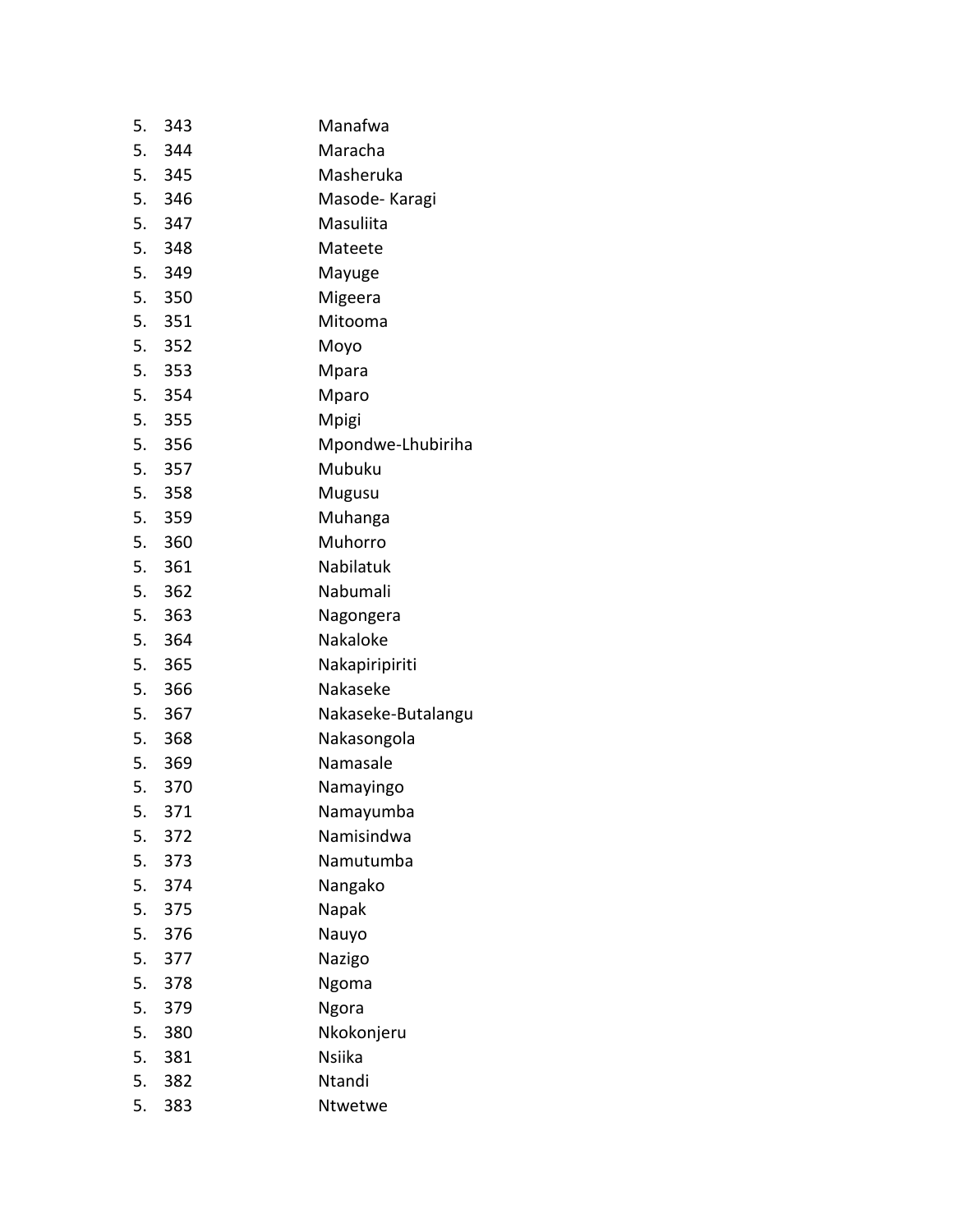| 5. | 384    | Nyahuka             |
|----|--------|---------------------|
| 5. | - 385  | Nyamukana           |
|    | 5. 386 | Nyamunuka           |
| 5. | 387    | Obongi              |
|    | 5. 388 | Omoro               |
| 5. | 389    | Otuke               |
|    | 5. 390 | Oyam                |
|    | 5. 391 | Pader               |
|    | 5. 392 | Padibe              |
|    | 5. 393 | Paidha              |
|    | 5. 394 | Pakwach             |
|    | 5. 395 | Pallisa             |
|    | 5. 396 | Patongo             |
|    | 5. 397 | Rakai               |
|    | 5. 398 | Rubaare             |
| 5. | 399    | Rubanda             |
| 5. | 400    | Rubirizi            |
|    | 5. 401 | Rubona              |
| 5. | 402    | Rubuguri            |
|    | 5. 403 | Rugendabara-Kikongo |
| 5. | 404    | Rukiga              |
| 5. | 405    | Rushango            |
|    | 5. 406 | Rwamabondo          |
| 5. | 407    | Rwashamaire         |
| 5. | 408    | Rwebisengo          |
|    | 5. 409 | Rwenkobwa           |
|    | 5. 410 | Rwentobo            |
|    | 5. 411 | Rwentuuha           |
| 5. | 412    | Rwerere             |
| 5. | 413    | Rwimi               |
| 5. | 414    | Rwoho               |
| 5. | 415    | Ryakarimira         |
|    | 5. 416 | Sanga               |
| 5. | 417    | Sembabule           |
| 5. | 418    | Semuto              |
| 5. | 419    | Serere              |
| 5. | 420    | Shuuku              |
| 5. | 421    | Sironko             |
|    | 5. 422 | Wakiso              |
| 5. | 423    | Wobulenzi           |
| 5. | 424    | Yumbe               |
|    |        |                     |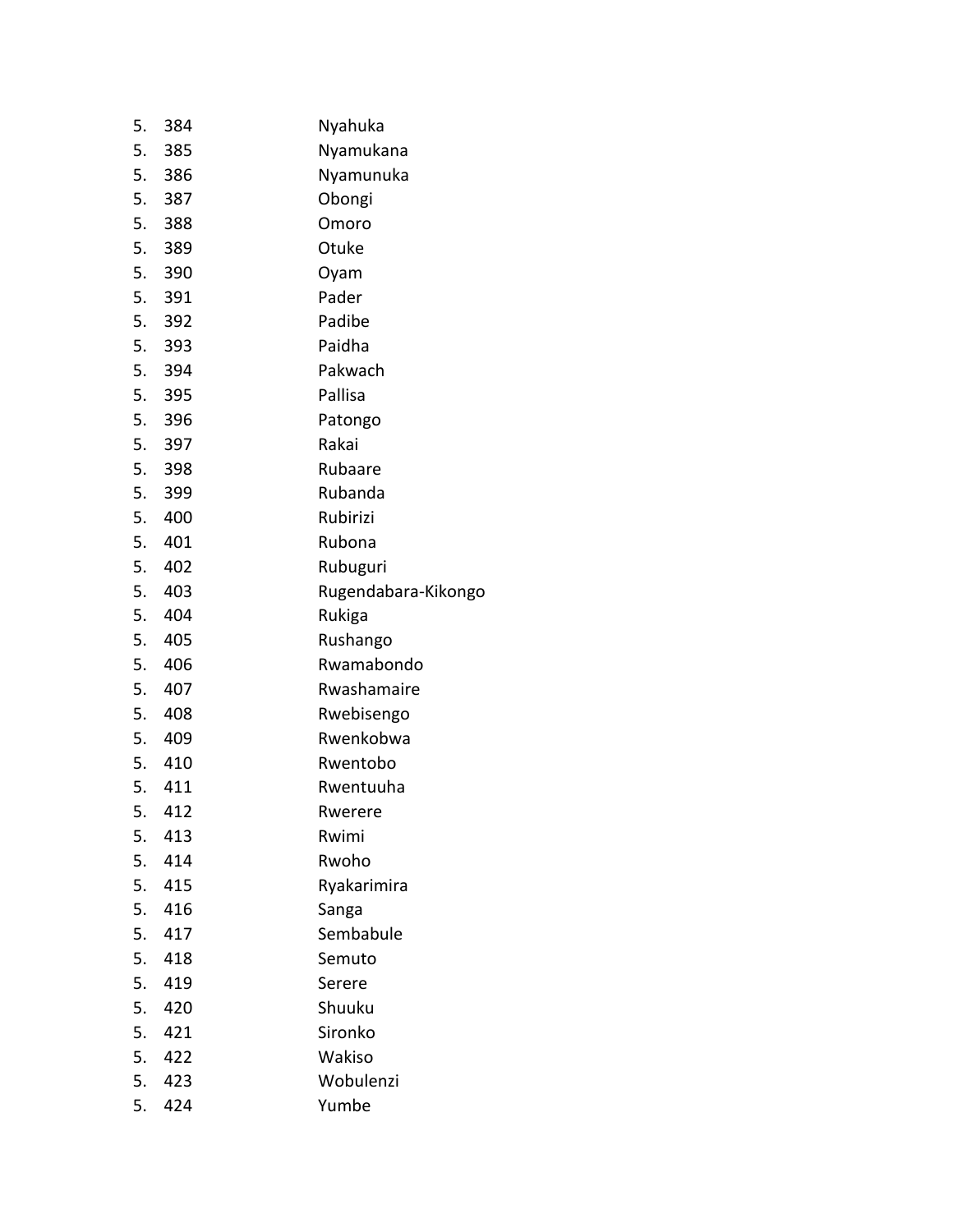| 5. 425 | Zirobwe |
|--------|---------|
| 5. 426 | Zombo   |

|             |                | <b>Subsector 6: Public Financial Corporations (PFCs)</b>                             |
|-------------|----------------|--------------------------------------------------------------------------------------|
| No          |                |                                                                                      |
| $\bullet$   |                | <b>Institutional Unit</b>                                                            |
| 6.          | 1              | Bank of Uganda                                                                       |
| 6.          | $\overline{2}$ | <b>Capital Markets Authority</b>                                                     |
| 6.          | 3              | <b>Housing Finance Bank</b>                                                          |
| 6.          | 4              | <b>Insurance Regulatory Authority</b>                                                |
| 6.          | 5              | Micro Finance Support Center Limited                                                 |
| 6.          | 6              | <b>National Social Security Fund</b>                                                 |
| 6.          | 7              | Post Bank Uganda                                                                     |
| 6.          | 8              | Pride Microfinance Uganda Limited                                                    |
| 6.          | 9              | Uganda Development Bank                                                              |
| 6.          | 10             | Uganda Microfinance Regulatory Authority                                             |
|             |                | Subsector 7: Public Non-financial Corporations (PNFCs)                               |
| No          |                |                                                                                      |
|             |                | <b>Institutional Unit</b>                                                            |
| 7.          | 1              | <b>Civil Aviation Authority</b>                                                      |
|             | $\overline{2}$ | Hotel and Tourism Training Institute(Formerly Crested Crane                          |
| 7.          |                | Hotel& Toursim)<br><b>Kilembe Mines</b>                                              |
| 7.<br>7.    | 3<br>4         | Mandela National Stadium                                                             |
| $7_{\cdot}$ | 5              | Nakivubo War Memorial Stadium                                                        |
| 7.          | 6              |                                                                                      |
| 7.          | -7             | National Housing and Construction Company                                            |
| 7.          | 8              | <b>National Enterprises Corporation</b><br>New Vision Printing & Publishing Co. Ltd. |
| 7.          | 9              | Nile Hotel International Ltd                                                         |
| 7.          | 10             | National Water & Sewerage Corporation                                                |
| 7.          | 11             | Uganda Air Cargo                                                                     |
| 7.          | 12             | <b>Uganda Broadcasting Corporation</b>                                               |
| 7.          | 13             | Uganda Electricity Distribution Company Ltd.                                         |
| 7.          | 14             | Uganda Electricity Generation Co. Ltd.                                               |
| 7.          | 15             | Uganda Electricity Transmission Company Ltd.                                         |
| 7.          | 16             | Uganda Livestock Industries                                                          |
| 7.          | 17             | Uganda Posts Ltd (Posta Uganda)                                                      |
| 7.          | 18             | Uganda Printing and Publishing Corp.                                                 |
| 7.          | 19             | <b>Uganda Property Holdings Ltd</b>                                                  |
| 7.          | 20             | <b>Uganda Railways Corporation</b>                                                   |
|             |                |                                                                                      |